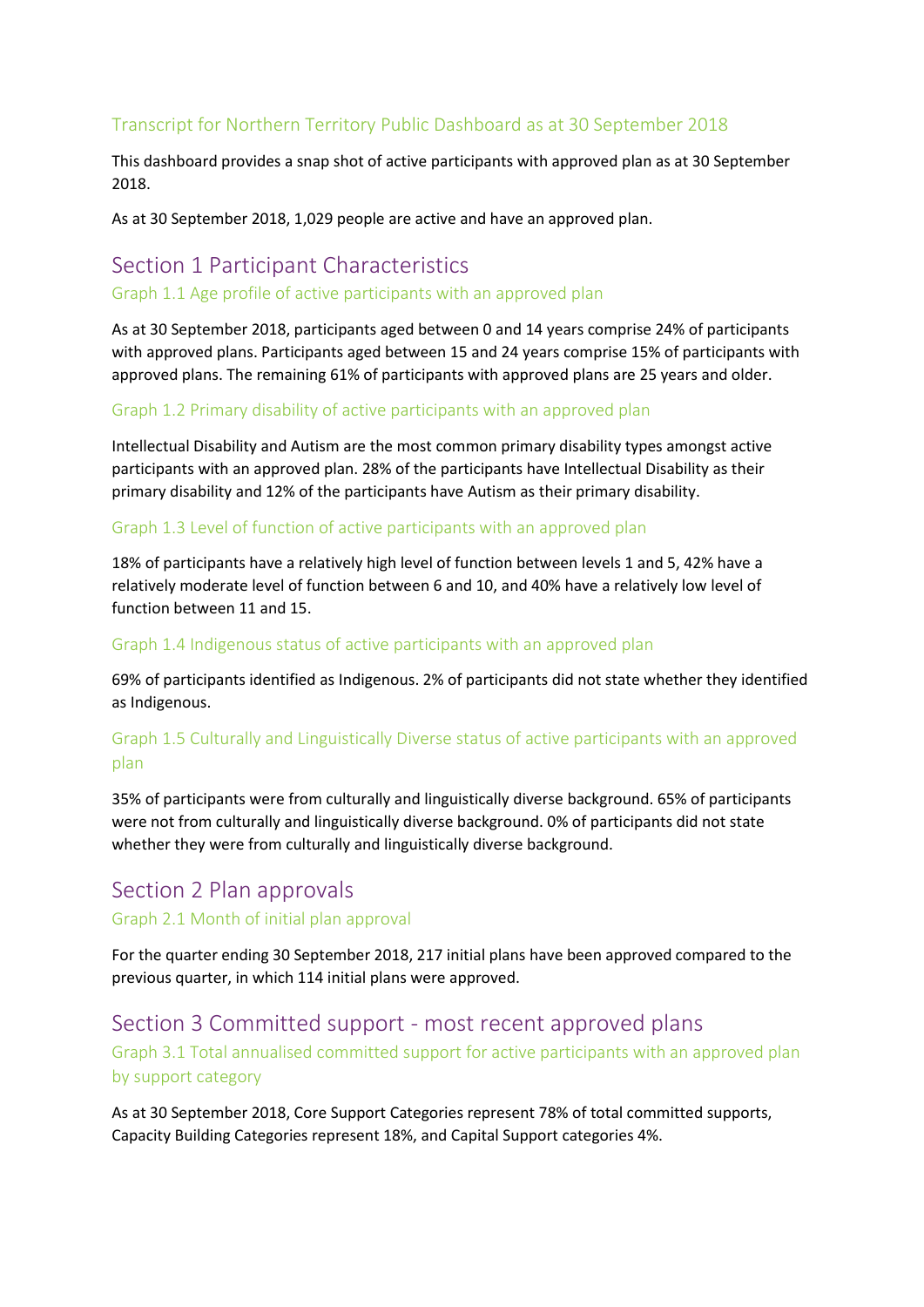# Graph 3.2 Total annualised committed support for active participants with an approved plan by primary disability

Participants with Intellectual Disability and Cerebral Palsy receive the highest proportion of total annualised committed support amongst all active participants with an approved plan. Participants with Intellectual Disability receive 31% of the total committed supports, while participants with Cerebral Palsy received 17% of the total committed supports.

## Graph 3.3 Total annualised committed support for active participants with an approved plan by age group

The 0 to 14, 15 to 24, and 25+ age groups represent 5%, 16% and 79% respectively of total committed supports.

## Graph 3.4 Total annualised committed support for active participants with an approved plan by level of function

Participants with level of function between 11 and 15 have relatively lower function or a higher level of disability, and they receive 65% of total committed supports. Participants with level of function between 6 and 10 have a relatively moderate level of function or disability, and they receive 29%. Participants with a level of function between 1 and 5 have relatively high level of function or a low level of disability, and they receive 6% of total committed supports.

# Section 4. Annualised committed support - most recent approved

#### plans

# Graph 4.1 Distribution of active participants with an approved plan by annualised committed support band

As at 30 September 2018, 22% of active participants with approved plans have annualised committed supports in the range \$250,001+, 19% in the range \$50,001-\$100,000, and 18% in the range \$30,001-\$50,000.

#### Graph 4.2 Average annualised committed support for active participants with an approved plan by primary disability

Participants with a primary disability of Cerebral Palsy receive the highest amount of average annualised committed support, and participants with a primary disability of Acquired Brain Injury receive the second highest amount of average annualised committed support.

## Graph 4.3 Average annualised committed support for active participants with an approved plan by age group

Participants in the 35 to 44 years age group receive the highest amount of average annualised committed support, and the 19 to 24 years age group receive the second highest amount of average annualised committed support.

#### Graph 4.4 Average annualised committed support for active participants with an approved plan by level of function

The average annualised committed support for participants with relatively high functional capacity (corresponding to a level of function between 1 and 5) is \$47,872, whereas the average annualised